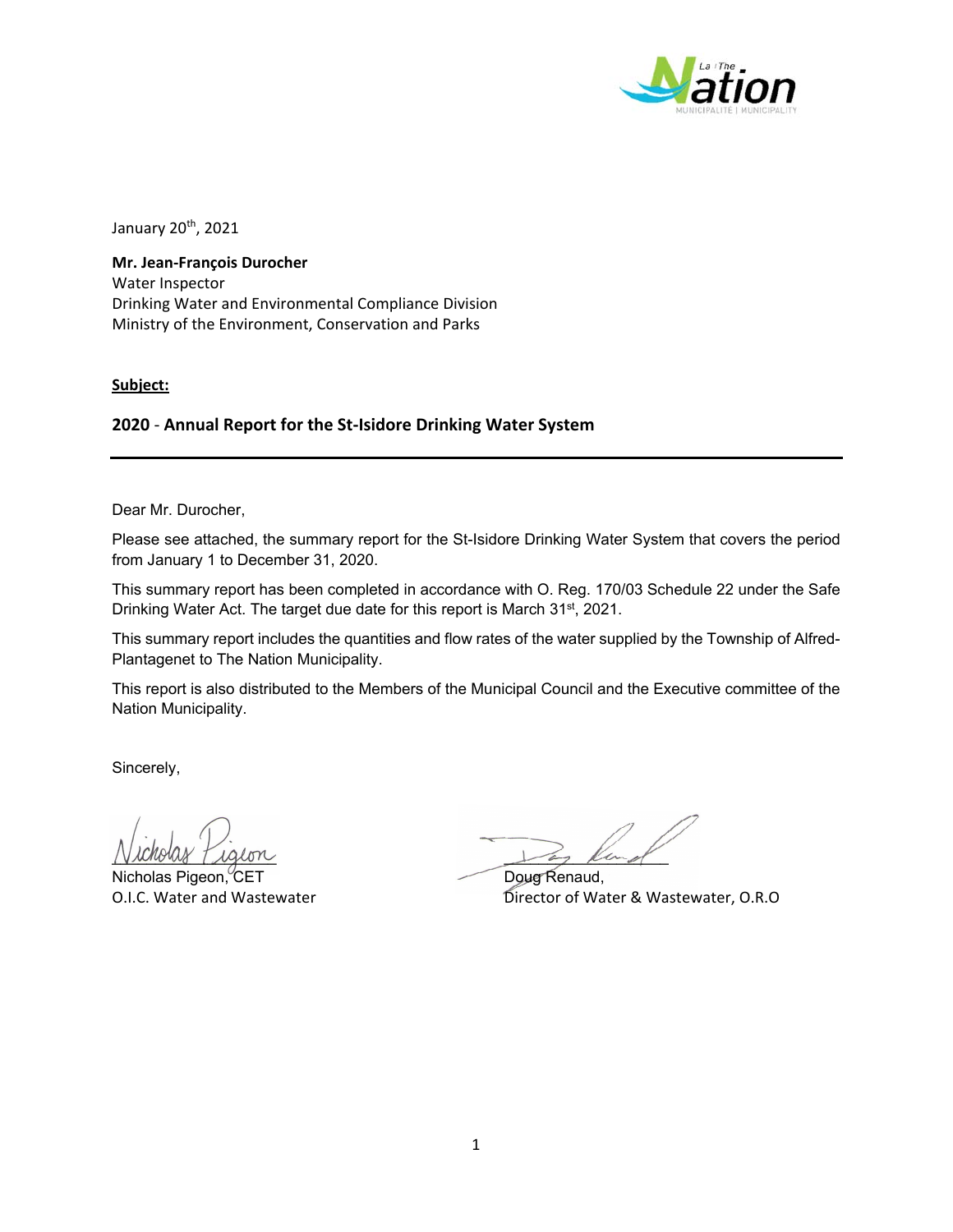## *In the preparation of this summary report, we have complied with the following requirements:*

- List the requirements of the Act, the regulations, the systems approval, drinking water works permit, municipal drinking water license and any orders applicable to the system that were not met at any time during the period covered by the report;
- For each requirement referred to in clause (a) that was not met, specify the duration of the failure and the measurements that were taken to correct the failure;
- A summary of the quantities and flow rates of the water supplied during the period covered by the report, including monthly average and maximum daily flows;
- A comparison of the summary referred to in paragraph 1 to the rated capacity and flow rates approved in the system approval, drinking water works permit or municipal drinking water license, or if the system is receiving all of its water from another system under an agreement pursuant to subsection 5 (4), to the flow rates specified in the written agreement.

## *Comparison:*

During the period of January 1 to December 31, 2020:

- The maximum daily flow to the St-Isidore distribution system was 972 m<sup>3</sup>/day. This occurred in May, and it represented 76% of the rated available capacity of 1277  $m^3$ /day. The rated capacity is the amount of water that has been agreed upon to be supplied from the Alfred‐Plantagenet Township to the Nation Municipality.
- The average daily distribution flow in the St. Isidore Drinking Water System was 230 m<sup>3</sup>/day.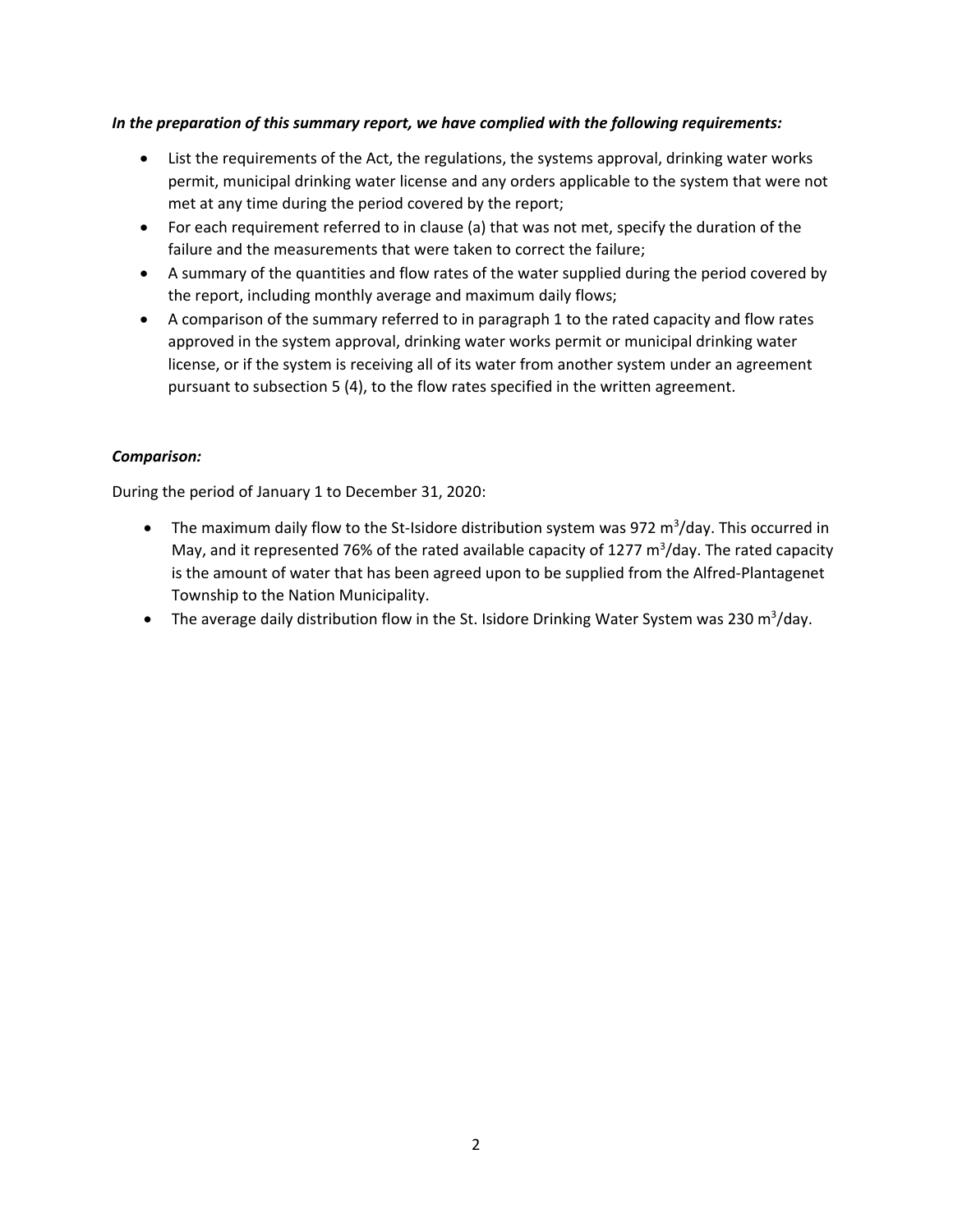

# *Drinking ‐ Water Systems Regulation O. Reg.170/03*

# **System Information**

| <b>Drinking Water System Name:</b>     | St-Isidore Water Distribution System       |
|----------------------------------------|--------------------------------------------|
| Drinking Water System Number:          | 260091026                                  |
| Drinking Water System Owner:           | The Corporation of the Nation Municipality |
| <b>Operathing Authority:</b>           | The Nation municipality                    |
| <b>Drinking Water System Category:</b> | Large municipal Residential                |
| Period being reported:                 | Jan. 1, 2020 to Dec. 31, 2020              |

**Does your Drinking‐Water System serve more than 10 000 people? Yes ( ) No ( X )**

**Is your annual report available to the public at no charge on a web site on the internet? Yes ( X ) No ( )**

#### **Summary Report (170/03 Shcedule 22) will be available for inspection at:**

| <b>Municipal Office</b>                    |  |
|--------------------------------------------|--|
| The Corporation of the Nation municipality |  |
| 958 Route 500 West                         |  |
| Casselman, ON                              |  |
| K0A1M0                                     |  |

**List all Drinking‐Water System, which receive all of their drinking water from your system:**

| <b>Drinking Water System Name</b> | Drinking Water System Number |  |  |
|-----------------------------------|------------------------------|--|--|
| N/A                               | IN/A                         |  |  |

**Yes ( ) No ( ) N/A Did you provide a copy of your annual report to all Drinking Water System owners that are connected to you and to whom you provide all of its drinking water?**

St-Isidores Drinking Water System Ontario Regulation 170/03, Section 11 Annual Report 2020

**3**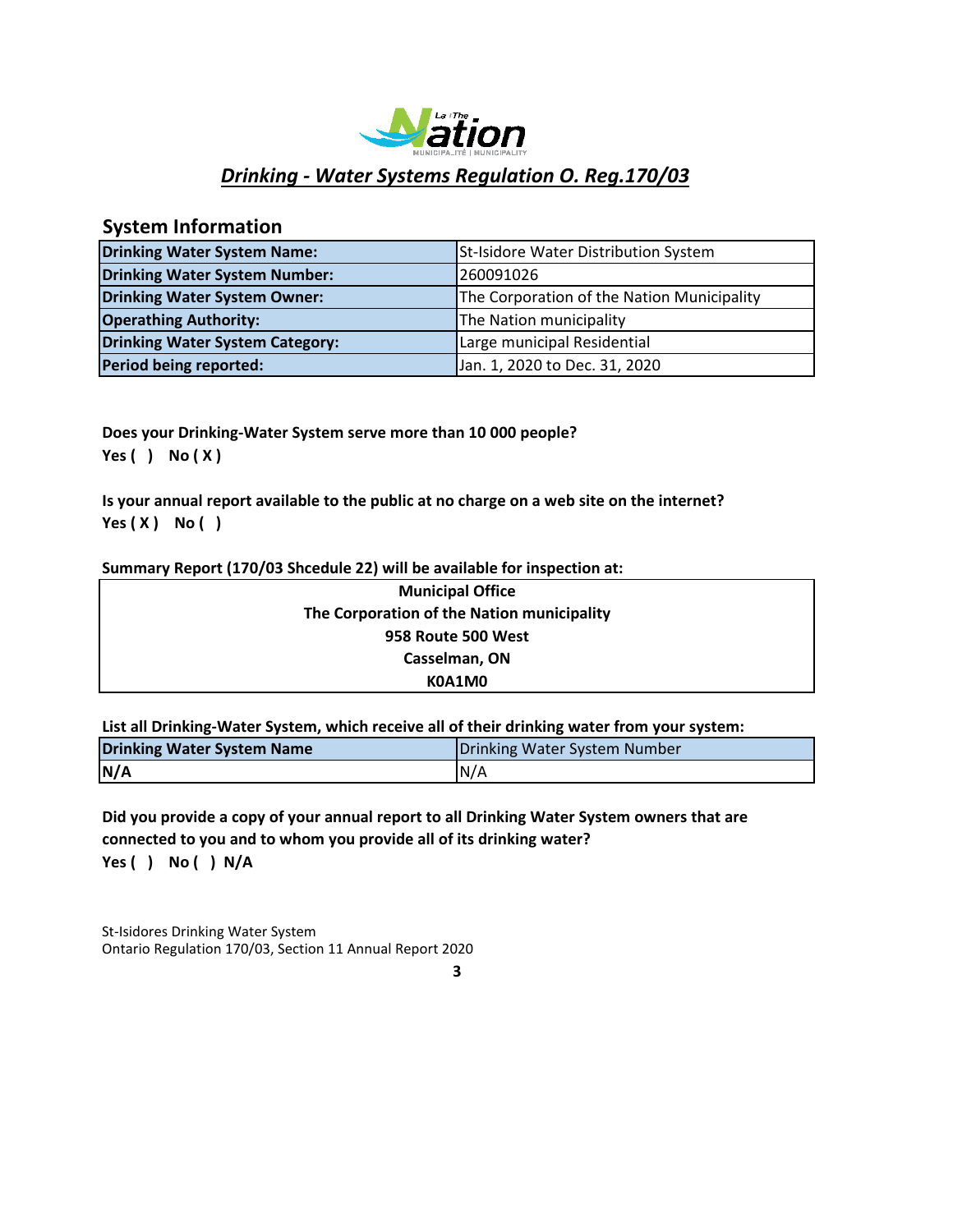### **Indicate how you notified system users that your annual report is available, and is free of charge.**

#### **( X ) Public access / Notice via the web**

- ( ) Public access / notice via government Office
- ( ) Public access / notice via a newspaper
- ( ) Public access / notice via Public Request
- ( ) Public access / notice via a Public Library
- ( ) Public access / notice via another method\_\_\_\_\_\_\_\_\_\_\_\_\_\_\_

## **Describe your Drinking Water System**

The St-Isidore drinking water system is supplied with chloraminated water from the Lefaivre WTP in Alfred‐Plantagenet Township. The water first reaches the plantagenet booster station which consists of: one 84.4 m3 clearwell ; two high lift pumps each rated at 20 L/sec.; a chemical feed system designed to boost the chloramine level when needed; one flow meter; two Cl2 analyzers (free and total); and one 125 KW standby power generator. The high lift pumps deliver water from the clearwell to the water tower in the village of St‐Isidore, from where the water is gravity fed to the community. The water tower is equipped with one flow meter; and two Cl2 analyzer (Free and Total) for ongoing residual monitoring. This operation is fully automated and remotely monitored by the SCADA System. Water Operators perform manual checks, log data, take water samples for water quality monitoring, and perform maintenance of the system. This facility operates under C of A # 7256‐6NEMJ7.

| <b>Chemical Name</b>                                             | Supplier |  |  |  |
|------------------------------------------------------------------|----------|--|--|--|
| Sodium Hypochlorite                                              | Brenntag |  |  |  |
| Ammonium Sulfate                                                 | Brenntag |  |  |  |
|                                                                  |          |  |  |  |
| (Primary and secondary disinfection is achieved at Lefaivre WTP) |          |  |  |  |
|                                                                  |          |  |  |  |

#### **List all water treatment chemicals used over this reporting period**

#### **Were any significant expenses incurred to?**

- ( ) Install required equipment
- **( X ) Repair required equipment**
- ( ) Replace required equipment

St-Isidores Drinking Water System Ontario Regulation 170/03, Section 11 Annual Report 2020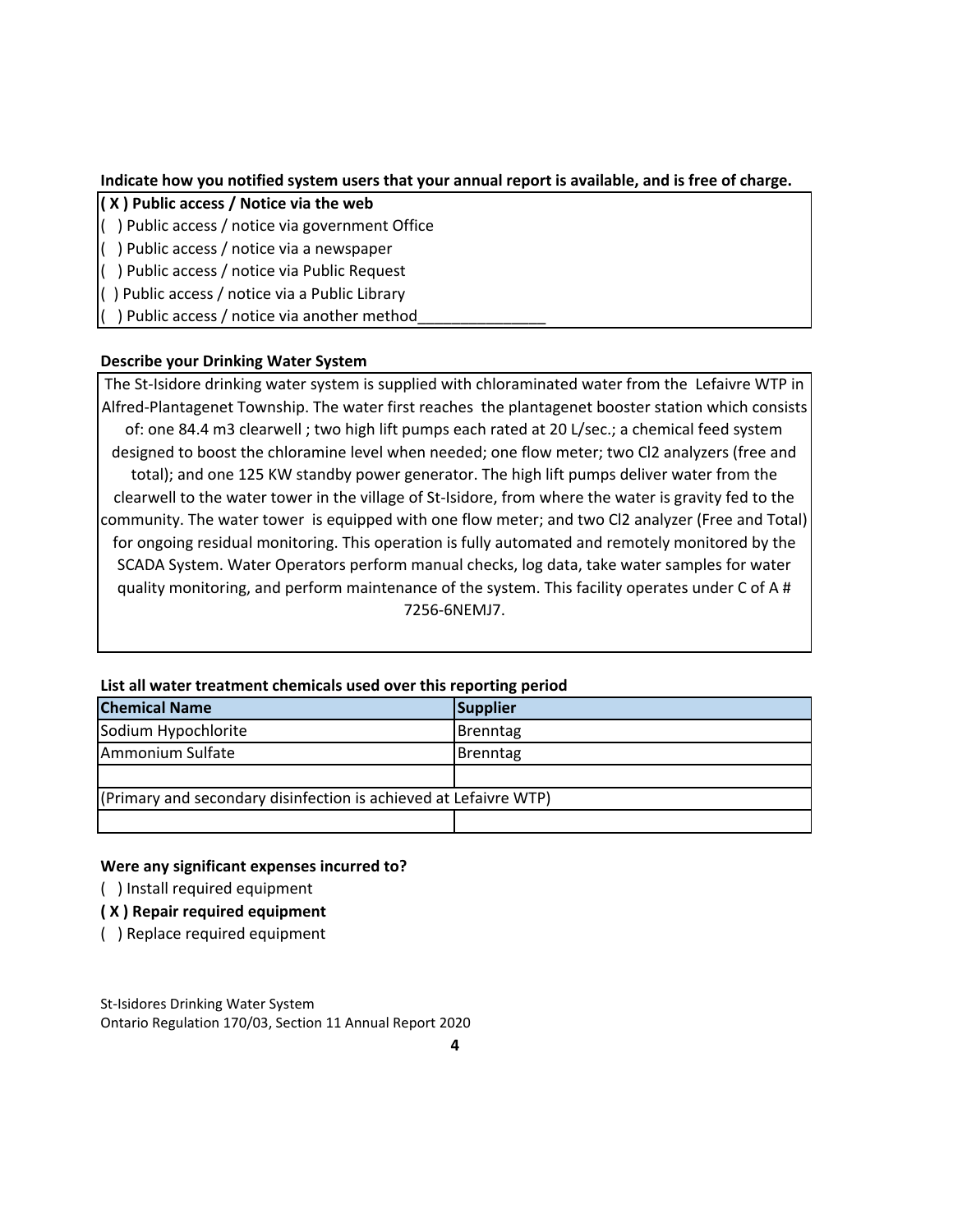**Please provide a brief description and a breakdown of monetary expenses incurred**

| <b>Calibration of Flow meter</b>            | 500.00   |
|---------------------------------------------|----------|
| Fire Hydrant inspection and flushing        | 2,000.00 |
| Watermain valve manipulation and inspection | 1,200.00 |

**Provide details on the notices submitted in accordance with subsection 18(1) of the Safe Drinking Water Act or section 16‐4 of schedule 16 of O.Reg.170/03 and reported to Spill Action Centre.**

| <b>Incident Date</b> | <b>Parameter</b>      | <b>Result</b>                     | Unit of<br><b>Measure</b> | <b>Corrective</b><br><b>Action</b> | <b>Corrective</b><br><b>Action Date</b> |
|----------------------|-----------------------|-----------------------------------|---------------------------|------------------------------------|-----------------------------------------|
| January 2nd          | Combined<br>Chlorine  | < 0.25                            | mg/L                      | <b>Flushing</b>                    | January 3rd                             |
| June 4th             | Other<br>observations | Preventive water boil<br>advisory |                           | Sampling,<br>flushing              | June 9th                                |

**Microbiological testing done under the Schedule 10, 11 or 12 of Regulation 170/03, during this reporting period.**

|              | <b>Number of</b><br>samples | Range of E.Coli Or<br><b>Fecal Results</b> | <b>Range of Total</b><br><b>Coliform</b><br><b>Results</b> | <b>Number of</b><br><b>HPC</b> samples | <b>Range of HPC</b><br><b>Results</b> |
|--------------|-----------------------------|--------------------------------------------|------------------------------------------------------------|----------------------------------------|---------------------------------------|
|              |                             | (min#)-(max#)                              | $(min#)$ - $(max#)$                                        |                                        | $(min#)$ - $(max#)$                   |
| Distribution | 156                         | $0 - 0$                                    | $0 - 0$                                                    | 52                                     | $0 - 4$                               |

**Operational testing done under Schedule 7, 8 or 9 of Regulation 170/03 during the period covered by this Annual Report.**

|                                      | <b>Number of Grab</b> | Range of            | <b>For continuous monitors use</b> |
|--------------------------------------|-----------------------|---------------------|------------------------------------|
|                                      | samples               | <b>Results</b>      | 8760 as the number of              |
|                                      |                       | $(min#)$ - $(max#)$ | samples.                           |
| <b>Chlorine Combined Dist. Syst,</b> | 8760                  | $0.07 - 3.28$       |                                    |

**Note: Record the unit of measure if it is not milligrams per liter. \*Average per day of combine chlorine in distribution system**

**Summary of additional testing and sampling carried out in accordance with the requirement of an approval, order or other legal instrument.**

| Date of Legal instrument issued | <b>Parameter</b> | Date Sampled | <b>Result</b> | Unit of<br><b>Measure</b> |
|---------------------------------|------------------|--------------|---------------|---------------------------|
| N/A                             |                  |              |               |                           |

St-Isidores Drinking Water System

Ontario Regulation 170/03, Section 11 Annual Report 2020